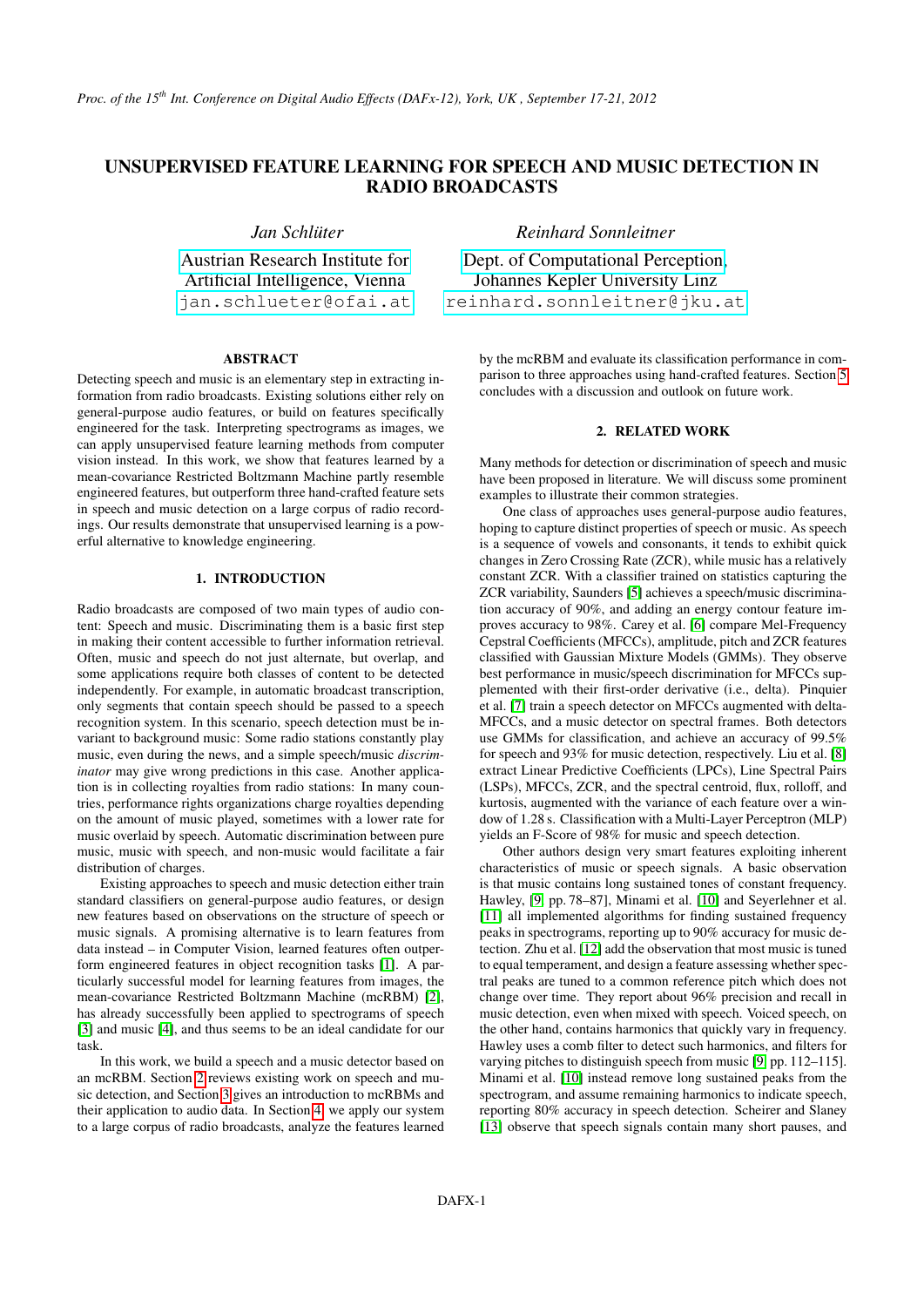compute the amount of low-energy frames per time unit as well as the 4 Hz modulation energy (matching the syllabic rate of speech). Adding a rhythm detector and several other hand-designed features, they report an accuracy of 94.5% in discriminating pure speech from pure music in radio broadcasts, virtually independent of the classifier used.

Few approaches employ unsupervised dimensionality reduction, interpretable as a form of feature learning: Mesgarani et al. [\[14\]](#page-7-13) apply multilinear SVD to a high-dimensional biologically inspired audio representation. On a corpus of pure speech, music, environmental and animal sounds, they report a speech detection accuracy of 100% using an RBF-kernel SVM. Izumitani et al. [\[15\]](#page-7-14) compress mel-spectral frames with PCA. They achieve an accuracy of 92% in discriminating pure speech from speech mixed with music using a GMM classifier.

To the best of our knowledge, none of the methods published in the literature perform more sophisticated feature learning, let alone using (mc)RBMs. On other tasks in the audio domain, however, these models have already proven useful: Dahl et al. [\[3\]](#page-7-2) and Mohamed et al. [\[16\]](#page-7-15) learn features for speech recognition from spectrograms and waveforms, respectively, and Lee et al. [\[17\]](#page-7-16), Hamel/Eck [\[18\]](#page-7-17) and Schlüter/Osendorfer [\[4\]](#page-7-3) learn features for musical genre classification or music similarity estimation.

In conclusion, prior research focused on using existing audio features, or put much effort into designing new features by hand. While all authors report promising results, they all use different datasets, making it hard to valuate their methods – as an example, the music detector of Minami et al. only yielded about 56% accuracy on a larger corpus of Seyerlehner et al. [\[11\]](#page-7-10). Besides, some approaches only discriminate pure speech from pure music [\[5,](#page-7-4) [6,](#page-7-5) [13,](#page-7-12) [14\]](#page-7-13), and are likely to fail for the kind of mixed signals we are interested in. In this work, we investigate whether unsupervisedly learned features are competitive to hand-crafted features for music and speech detection.

## 3. FEATURE LEARNING WITH MC-RBMS

<span id="page-1-0"></span>We will now introduce Restricted Boltzmann Machines (RBMs) and the variant used in this work, the mean-covariance Restricted Boltzmann Machine (mcRBM), as well as explain how they can be applied to audio data for both unsupervised feature learning and supervised classification. Note that we can only give a compact description of the models here, for a more slow-paced introduction please see [\[19,](#page-7-18) pp. 6–16] or [\[20,](#page-7-19) pp. 61–77], for example.

#### <span id="page-1-8"></span>3.1. Restricted Boltzmann Machines and Deep Belief Nets

An RBM [\[21\]](#page-7-20) is an undirected graphical model consisting of visible units  $v$  representing observable data, and hidden units  $h$  giving a latent representation of the data. Visible and hidden units form

<span id="page-1-1"></span>

Figure 1: *A Restricted Boltzmann Machine (RBM)*

two layers fully connected to each other, without within-layer connections (Figure [1\)](#page-1-1).

The RBM defines a joint probability distribution of visible and hidden states in terms of an energy function, such that configurations of low energy are more probable:

<span id="page-1-4"></span>
$$
p(\boldsymbol{v}, \boldsymbol{h}|\boldsymbol{\theta}) = \frac{1}{Z(\boldsymbol{\theta})} e^{-E(\boldsymbol{v}, \boldsymbol{h}, \boldsymbol{\theta})},
$$
(1)

where  $Z(\theta) = \sum_{u,g} e^{-E(u,g,\theta)}$  is the normalizing *partition function*. [1](#page-1-2) The energy function defines the space of possible energy surfaces – hence, the type of RBM –, and the model parameters  $\theta$ , which include the connection weights, shape the energy surface.

The most basic type of RBM restricts all unit states to be binary and uses the following energy function:

<span id="page-1-3"></span>
$$
E_b(\boldsymbol{v}, \boldsymbol{h}, \boldsymbol{\theta}) = -\boldsymbol{v}^T \boldsymbol{W} \boldsymbol{h} - \boldsymbol{v}^T \boldsymbol{a} - \boldsymbol{h}^T \boldsymbol{b}, \qquad (2)
$$

where  $\theta = (W, a, b)$  are the connection weights, visible and hidden bias terms, respectively. Inserting [\(2\)](#page-1-3) into [\(1\)](#page-1-4), we can derive the probability of a unit taking its "on" state (the unit's *activation*) conditioned on the other units:<sup>[2](#page-1-5)</sup>

<span id="page-1-6"></span>
$$
P(h_k = 1|\boldsymbol{v}, \boldsymbol{\theta}) = \sigma\left(b_k + \sum_i v_i W_{ik}\right) \tag{3}
$$

<span id="page-1-7"></span>
$$
P(v_k = 1 | \mathbf{h}, \boldsymbol{\theta}) = \sigma\Big(a_k + \sum_j W_{kj} h_j\Big), \tag{4}
$$

where  $\sigma(\cdot)$  denotes the logistic sigmoid function. As the activation of a hidden unit  $h_k$  only depends on the visible units, all hidden activations can be computed in parallel. Thus, determining the latent representation  $h$  of a data point  $v$  in this model is equivalent to passing it through a single-layer feedforward net with logistic units, then sampling binary states from the activations. Likewise, constructing a data point from a latent representation amounts to passing it back through the same network, again with a logistic activation function and binary sampling. The weight matrix  $W$ thus plays a double role: Its columns either act as feature detectors or as templates for generating data, each controlling or controlled by a single hidden unit.

Training an RBM means adjusting  $\theta$  such that  $p(\boldsymbol{v}|\boldsymbol{\theta})$ , the marginal probability density of the visible units, approximates the observed distribution of a set of training data; this is equivalent to maximizing the likelihood of the model under the data. Gradient ascent on the log likelihood yields a simple learning rule for a single connection weight:

$$
W_{ij} \leftarrow W_{ij} + \eta \Big( \langle v_i h_j \rangle_{\text{data}} - \langle v_i h_j \rangle_{\text{model}} \Big), \tag{5}
$$

where  $\eta$  denotes the learning rate,  $\langle v_i h_j \rangle$  data is the correlation of a visible and hidden unit in the training data, and  $\langle v_i h_j \rangle_{\text{model}}$  is the same correlation in data probable under the model. Considering Equation [2,](#page-1-3) each update lowers the energy for training data and raises the energy in low-energy regions. The first correlation can be easily computed by applying Equation [3](#page-1-6) to each training data point. For the second correlation, we need to sample data points from the model. Directly sampling  $p(\mathbf{v}, h | \theta)$  is intractable due to

<span id="page-1-2"></span> $1$ For reasonably sized models, the partition function is computationally intractable, as it requires enumerating all possible configurations. However, we will not need to compute it.

<span id="page-1-5"></span><sup>&</sup>lt;sup>2</sup>For the derivation, see e.g.  $[19, p. 9]$  $[19, p. 9]$  or  $[20, p. 143]$  $[20, p. 143]$ .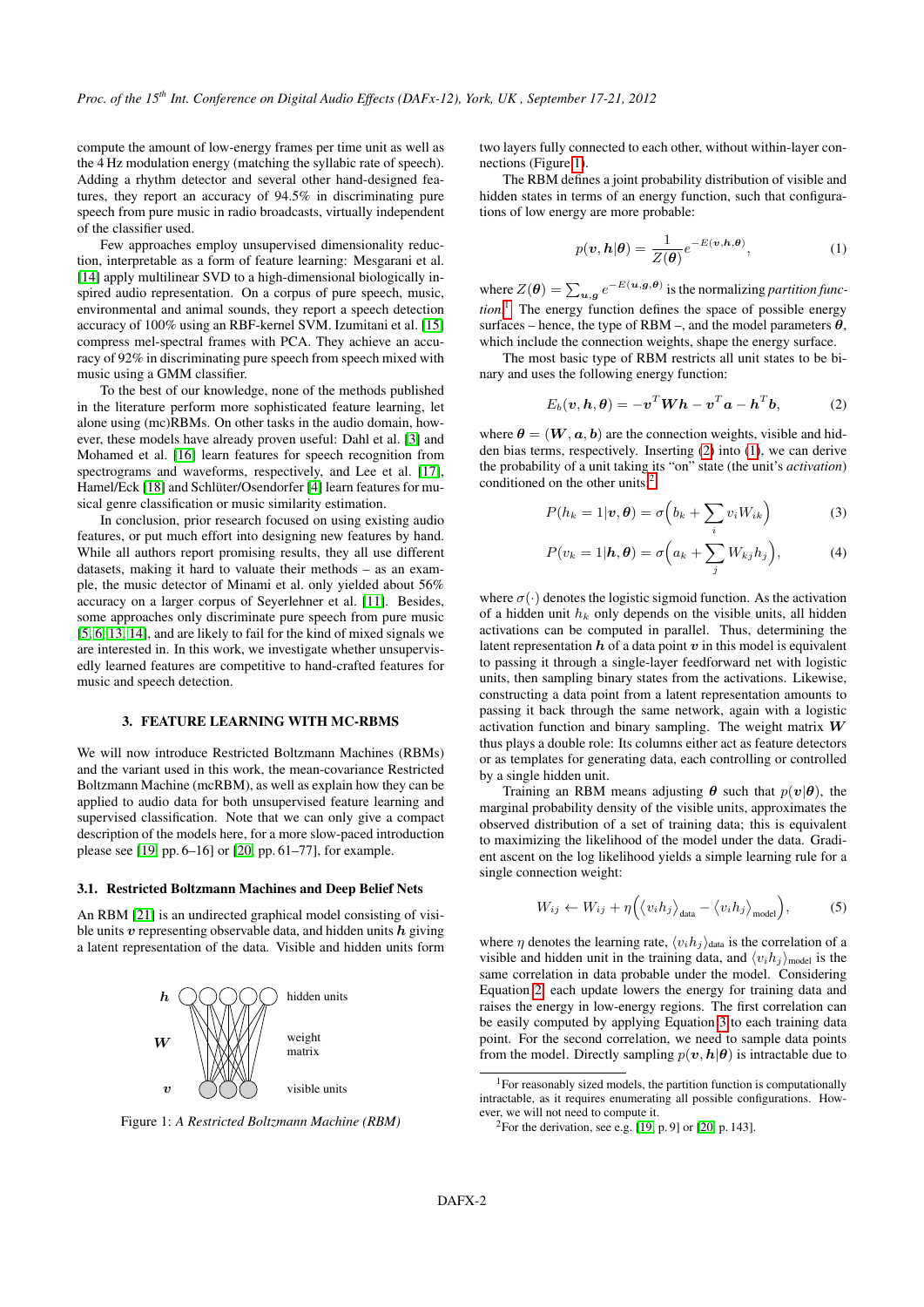<span id="page-2-2"></span>

<span id="page-2-1"></span>Figure 2: *Diagrams of the two parts of a mean-covariance RBM.*

the partition function, but we can apply *Gibbs sampling*: Starting from a random configuration, sampling  $h$  and  $v$  in turns (Equations [3](#page-1-6) and [4\)](#page-1-7) runs a Markov chain which, when converged, produces samples from the model. To make learning more efficient, Hinton [\[21\]](#page-7-20) proposed to start the chain at actual training samples and run it for a small number of k steps only (*Contrastive Divergence* learning, or CD-k).

After training, an RBM will produce samples resembling the training data when starting from a randomized state and performing Gibbs sampling for long enough. For this to work, the weights  $W$  must have learned useful templates to generate (parts of) data points – i.e., typical features found in the data. Thus, an RBM's hidden representation of a data point is an abstract description in terms of typical features, which makes them attractive for unsupervised feature extraction.

To obtain even more abstract representations, we can train an RBM on the latent representations of another RBM, learning features of features that capture higher-order correlations in the data. Recursively applying this principle, this creates a stack of RBMs termed a Deep Belief Net (DBN) [\[22\]](#page-7-21).

## <span id="page-2-4"></span>3.2. The mean-covariance Restricted Boltzmann Machine

As the type of RBM discussed above has binary visible units, its generative model  $p(\mathbf{v}|\boldsymbol{\theta})$  cannot approximate non-binary data, and thus will not learn useful features for non-binary inputs.

With a slight change of the energy function, though, we obtain an RBM capable of modelling real-valued data, termed *mRBM*:

$$
E_m(\boldsymbol{v}, \boldsymbol{h}, \boldsymbol{\theta}) = -\boldsymbol{v}^T \boldsymbol{W} \boldsymbol{h} + \frac{1}{2} (\boldsymbol{v} - \boldsymbol{a})^T (\boldsymbol{v} - \boldsymbol{a}) - \boldsymbol{b}^T \boldsymbol{h} \quad (6)
$$

Its latent representations still follow Equation [3,](#page-1-6) but the distribu-tion of visible states conditioned on the hidden states becomes:<sup>[3](#page-2-0)</sup>

$$
p(\mathbf{v}|\mathbf{h}_{\mathbf{m}}, \boldsymbol{\theta}) = \mathcal{N}(\mathbf{v}|\mathbf{a} + \mathbf{W}\mathbf{h}_{\mathbf{m}}, \mathbf{I}), \tag{7}
$$

where  $\mathcal{N}(\mathbf{x}|\boldsymbol{\mu}, \boldsymbol{\Sigma})$  denotes the multivariate Gaussian probability density function with mean  $\mu$  and covariance matrix  $\Sigma$ . Constructing a data point from a latent representation is thus equivalent to passing it through a one-layer network with *linear* output units, then adding isotropic Gaussian noise of unit standard deviation.

However, independent Gaussian noise does not yield a good generative model for most real-world data. To take into account pairwise dependencies of input variables, a third-order RBM can be defined, with weights  $W_{i,j,k}$  connecting hidden units  $h_k$  to *pairs* of visible units  $v_i$ ,  $v_j$ . By factorizing and tying these weights [\[23,](#page-7-22) [24\]](#page-7-23), parameters can be reduced to a filter matrix  $C$  connecting

the input twice to a set of *factors* and a pooling matrix  $P$  mapping factors to hidden units (Figure [2b\)](#page-2-1). The energy function is

$$
E_c(\mathbf{v}, \mathbf{h}, \boldsymbol{\theta}) = -(\mathbf{v}^T \mathbf{C})^2 \mathbf{P} \mathbf{h} - \mathbf{c}^T \mathbf{h},
$$
 (8)

yielding

$$
p(h_k = 1 | \boldsymbol{v}, \boldsymbol{\theta}) = \sigma \left( \boldsymbol{c} + \left( (\boldsymbol{v}^T \boldsymbol{C})^2 \boldsymbol{P} \right)^T \right) \tag{9}
$$

<span id="page-2-3"></span>
$$
p(\mathbf{v}|\mathbf{h}_{\mathbf{c}}, \boldsymbol{\theta}) = \mathcal{N}(0, (\mathbf{C}\text{diag}(\mathbf{P}\mathbf{h}^{\mathbf{c}})\mathbf{C}^T)^{-1}).
$$
 (10)

Computing the latent representation now corresponds to passing the data through a *two-layer* feedforward net with a squared activation function in the hidden layer, and usual sigmoid output units. Constructing a data point can no longer be interpreted as a feedforward net: Instead, the data point is sampled from a Gaussian with a covariance matrix depending on the hidden unit states. However, this Gaussian is restricted to have zero mean.

The mean-covariance Restricted Boltzmann Machine [\[2\]](#page-7-1) combines the former two models by adding their energy functions:

$$
E_{mc}(\boldsymbol{v}, \boldsymbol{h_m}, \boldsymbol{h_c}, \boldsymbol{\theta}) = E_m(\boldsymbol{v}, \boldsymbol{h_m}, \boldsymbol{\theta_m}) + E_c(\boldsymbol{v}, \boldsymbol{h_c}, \boldsymbol{\theta_c}) \tag{11}
$$

 $p(\mathbf{v}|\mathbf{h}_{m}, \mathbf{h}_{c}, \theta)$  becomes the product of the two original Gaussian distributions, resulting in a powerful generative model of two types of hidden units (Figure [2\)](#page-2-2). It explains each datapoint as a linear combination of templates in  $W$ , selectively smoothened with filters in C. mcRBMs can still be trained with Contrastive Divergence, using a different sampling method to avoid the matrix inversion of Equation [10.](#page-2-3) To make learning more robust, input data and filters in C are normalized to unit  $\ell_2$  norm when computing the hidden covariance unit states, and the pooling matrix  $P$  is constrained to a topographic mapping (associating a small group of neighboring factors to each hidden covariance unit), kept nonpositive and normalized to unit  $\ell_1$  norm. For more details on the model and its training procedure, we refer the reader to [\[2,](#page-7-1) [24\]](#page-7-23).

### 3.3. Discriminative Fine-Tuning

Using RBMs for feature extraction means computing their latent representation for given input data, usually omitting the binary sampling step. As explained in Sections [3.1](#page-1-8) and [3.2,](#page-2-4) this can always be interpreted as passing the input data through a feedforward network, or Multi-Layer Perceptron (MLP), with either sigmoid or squared transfer functions. Thus, instead of merely training a classifier on the RBM's representations, we can add another layer on top and train the full network for classification with backpropagation, gently tuning the existing feature detectors to the task at hands. Unsupervised learning can then be seen as a pretraining step finding a good initialization for backpropagation [\[25\]](#page-7-24) – especially for the lower layers, which are most strongly affected by the diminishing gradient effect (i.e., the effect that the error signal of the output layer gets weaker and weaker when backpropagated through the network).

#### <span id="page-2-5"></span>3.4. Application to Audio Data

Originally, mcRBMs have been designed to model patches of natural images. Here, we follow [\[3\]](#page-7-2) and [\[4\]](#page-7-3) and apply it to excerpts of log-frequency spectrograms with standard preprocessing, allowing it to model local time-frequency structure in sounds.

Specifically, we convert our input data to 22.05 kHz monaural signals and perform a Short-Time Fourier Transform (STFT) with

<span id="page-2-0"></span> $3$ For the derivation, see e.g. [\[19,](#page-7-18) p. 13].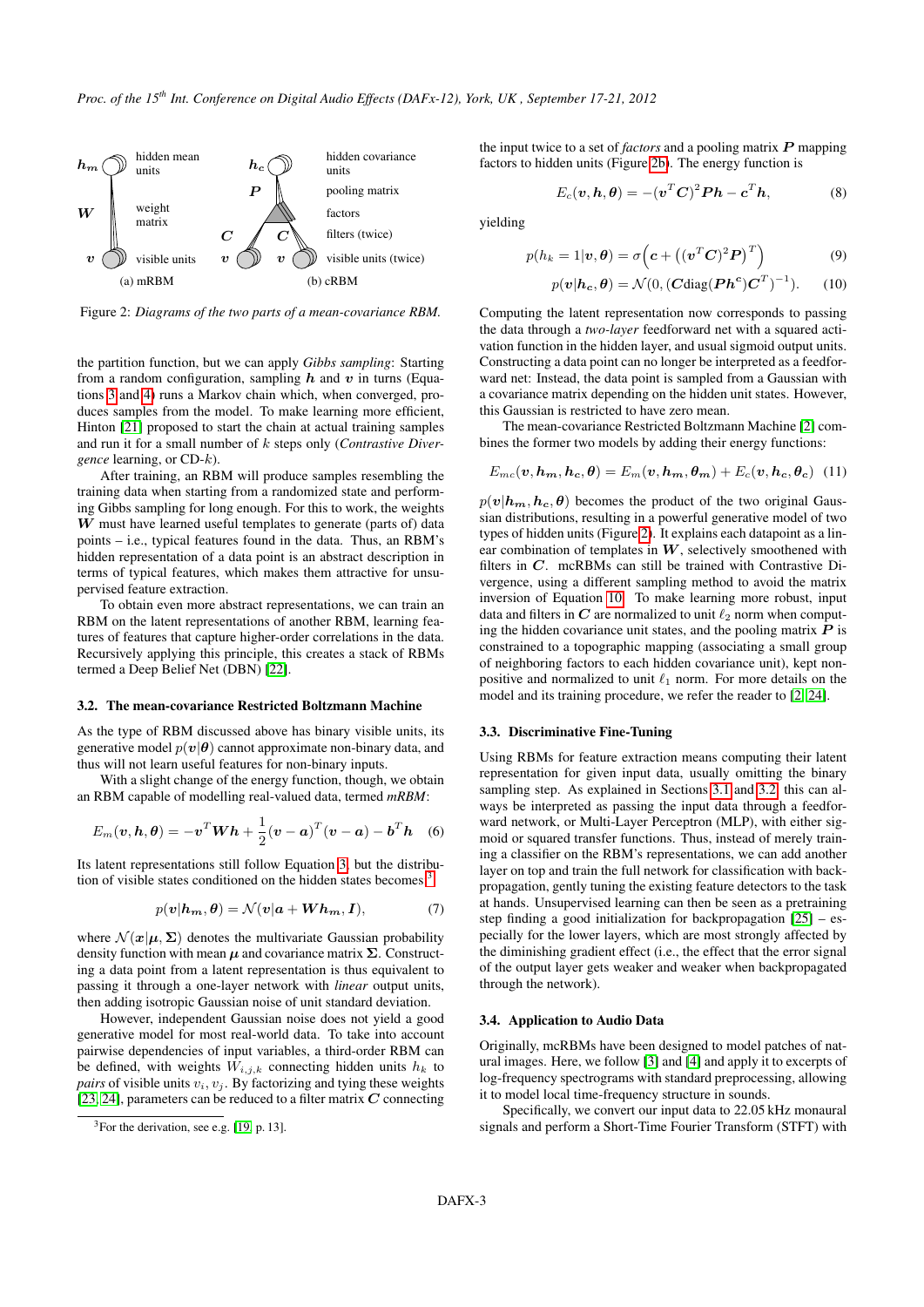a 1024-sample Hanning window and a step size of 512 samples. The magnitude spectrum of each frame is passed through a bank of 70 triangular filters equally spaced on the Mel scale, covering the range from 50 Hz to 6854 Hz, and a log function is applied (resulting in log-frequency, log-magnitude spectral frames). Consecutive frames are joined to form overlapping blocks of 39 frames each, with a step size of 1 frame (i.e., 38 frames overlap). Each block covers about 0.93 s of audio. Blocks are decorrelated with PCA, compressed to 99% of their original variance by omitting the least significant principal components (in our case, from 2730 to 1606 dimensions), and whitened by dividing each component by its standard deviation. The resulting vectors form the input data for the mcRBM, mapping each component to a visible unit.

## 4. EXPERIMENTAL RESULTS

<span id="page-3-0"></span>We performed a range of experiments to evaluate our approach. In this section, we will describe the dataset used in our experiments, the different variants of our method as well as approaches by other authors we evaluated, and then perform a qualitative analysis of the features learned as well as a quantitative analysis in terms of classification performance.

# 4.1. Dataset

Our dataset consists of 42 hours of radio broadcasts finely segmented (with a resolution of 200 ms) into speech/nonspeech and music/nonmusic sections by paid students. 30 hours have been recorded from web streams of 6 Swiss radio stations in segments of 30 minutes randomly distributed over the course of a week, to capture as many different shows as possible. The chosen radio stations (DRS Virus, RSI Rete 2, RSR Couleur 3, Radio Central, Radio Chablais, RTR Rumantsch) range from Indie rock to Classical music and cover the four official languages of Switzerland: Swiss German, French, Italian and Rumantsch. The remaining 12 hours have been captured from lower-bitrate web streams of 4 Austrian radio stations (Ö1, Ö3, FM 4, Life Radio) as continuous 3-hour recordings, again covering different music styles and two languages: Austrian German and English.

15 hours of the Swiss recordings were used for training, another 6 hours for validation (and tuning hyperparameters) and the remaining 9 hours for testing. The Austrian recordings served as an additional test set to evaluate robustness to different recording conditions and generalization to unseen radio stations.

## <span id="page-3-3"></span>4.2. Evaluated Methods

We will now detail the architecture and training procedure of our network, describe reduced variants for control experiments and introduce three approaches by other authors evaluated on our corpus.

## *4.2.1. This work*

Our full system consists of an mcRBM of 256 mean units and 1296 factors mapped to 324 covariance units (the smaller of the two architectures in [\[4\]](#page-7-3)), with two binary RBMs of 512 and 256 hidden units stacked on top. The mcRBM was trained unsupervisedly on spectral blocks extracted from the training set as detailed in Section [3.4.](#page-2-5) We trained it for 50 epochs on 453,120 training samples split into mini-batches of 128 data points with a learning rate of 0.02,  $\ell_1$  weight decay of 0.001 and pooling matrix P constrained to a 2D topographic mapping. Subsequently, the RBM of 512 hidden units was trained on the mcRBM's latent representations for 100 epochs with a learning rate of 0.01,  $\ell_1$  weight decay of 0.0001 and momentum 0.9 (reduced to 0.45 for the first 20 epochs, following [\[26\]](#page-7-25)), linearly switching from CD-1 to CD-15 during training to counter the decreasing mixing rate in Gibbs sampling. The second RBM was trained on the first RBM's representations using the same settings.

Speech and music detection were treated as two separate classification problems handled by two separately fine-tuned instances of the network. For fine-tuning, we added a single sigmoid output unit and trained the resulting network on the full training set of 2,321,280 spectral blocks each paired with the binary label at its center. Training was performed by backpropagation with crossentropy error, a learning rate of 0.01, and momentum 0.9 (reduced to 0.45 for the first 10 epochs, then raised in steps during the next 10 epochs). Each network was trained for 100 epochs, monitoring the classification error at threshold 0.5 on the validation set. The epoch of lowest validation classification error was selected for evaluation on the test sets.

As the networks' block-wise predictions tend to be noisy, we apply a sliding median filter<sup>[4](#page-3-1)</sup> to the sequence of network outputs on a file before thresholding the values to obtain binary decisions. By optimization on the validation set, we set the filter length to 250 frames (5.8 s) for music and 100 frames (2.3 s) for speech.

To understand by how much each component of our system influences the final result, we created four reduced variants in addition to the full system:

- 1. *MLP on mel:* To see how a classifier performs directly on the low-level audio representation, we train a Multi-Layer Perceptron (MLP) of 512 and 256 hidden units on the whitened mel-spectral blocks.
- 2. *P on mcRBM:* In a second step, we train a single Perceptron on the mcRBM output, to assess how useful the unsupervisedly learned features are to a linear classifier.
- <span id="page-3-2"></span>3. *MLP on mcRBM:* We repeat the same with an MLP of 512 and 256 hidden units.
- 4. *DBN on mcRBM:* We stack the 512-unit and 256-unit RBMs on top of the mcRBM and fine-tune them, still leaving the mcRBM unchanged as an unsupervised feature extractor (as in [\[3\]](#page-7-2)). This tests whether pretrained RBMs outperform an MLP of randomly initialized weights (variant [3\)](#page-3-2).
- 5. *DBN incl. mcRBM:* The final system includes the mcRBM in supervised fine-tuning with backpropagation.

#### *4.2.2. MFCCs*

To give our results some more context, we compare them to three hand-crafted feature sets proposed in literature. As a simple baseline, we extract 40 MFCCs, their first order derivative (delta) and second order derivative (acceleration) using yaafe [\[27\]](#page-7-26) – these features have shown good results in [\[6,](#page-7-5) [7\]](#page-7-6). We normalize features by subtracting the mean and dividing each dimension by its standard deviation (both determined on the training set), then train two MLPs of 512 units in the first hidden layer and 256 units in the second hidden layer for speech and music detection, respectively. We use the same training parameters as in our own system, and post-process the predictions with the same sliding median filters.

<span id="page-3-1"></span><sup>&</sup>lt;sup>4</sup>Compared to a sliding average, median filtering has the advantage of not blurring clearly localized decision boundaries.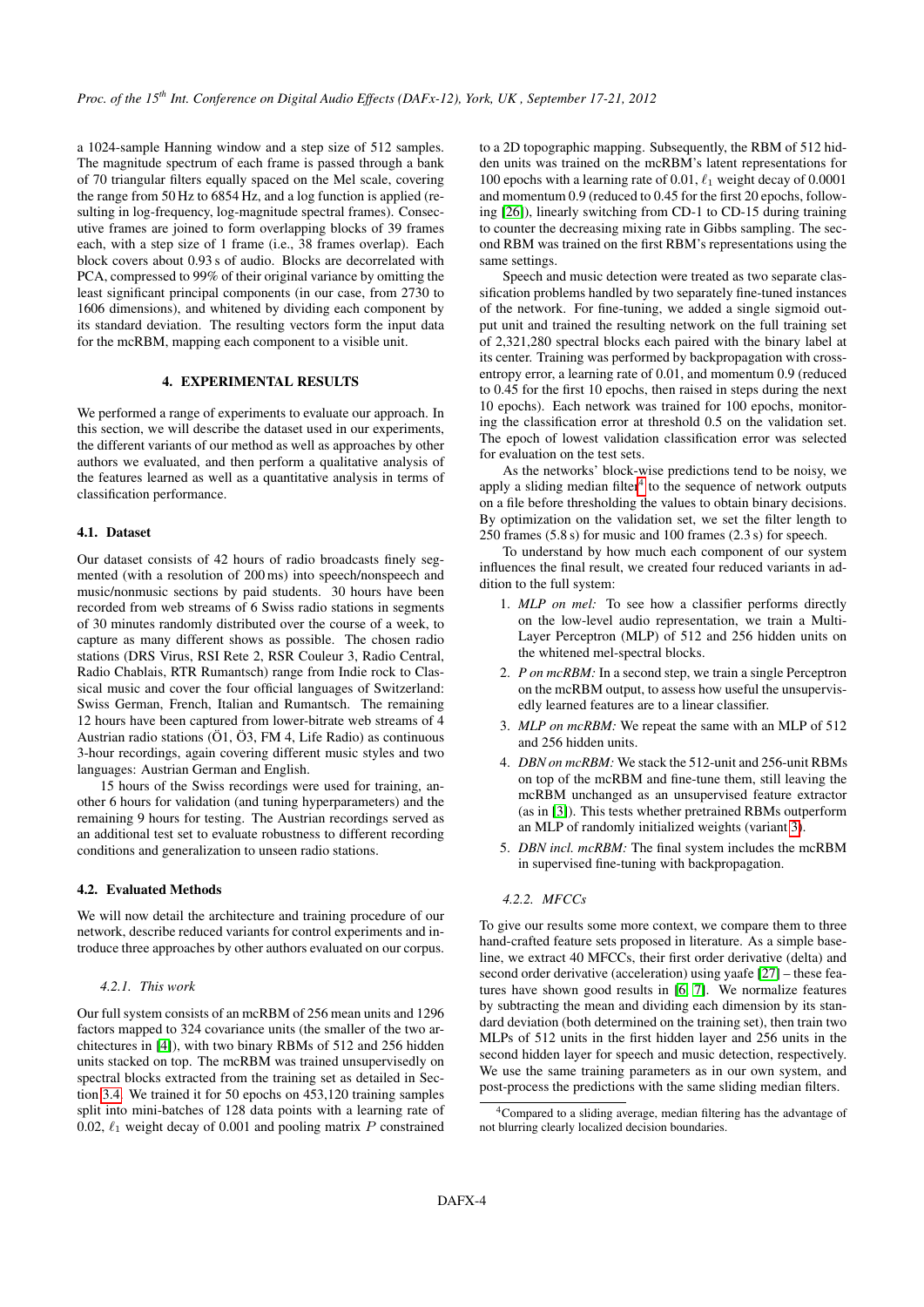<span id="page-4-2"></span><span id="page-4-1"></span>

<span id="page-4-3"></span>Figure 3: *Exemplary features learned by the mcRBM. Each block represents 929 ms of a spectrogram: Time increases from left to right, mel-frequency from bottom to top, bright and dark indicate positive and negative values, respectively.*

#### *4.2.3. Liu et al.*

Liu et al. [\[8\]](#page-7-7) extract a set of 8 standard audio features along with their variances over a short window, resulting in a 94-dimensional feature vector per audio frame. With a small MLP of 10 hidden units, they report near-perfect results of 98% F-Score for music and speech detection. Here, we extract the same set of features using yaafe [\[27\]](#page-7-26). To rule out any influence of the classifier, we then process the feature vectors just like the MFCCs above.<sup>[5](#page-4-0)</sup>

### *4.2.4. Seyerlehner et al.*

Seyerlehner et al. [\[11\]](#page-7-10) engineered a feature for robust music detection in the presence of speech or noise, and demonstrated its performance on a corpus of TV recordings. It is based on the detection of horizontal structures in the spectrogram, i.e., sustained tones typical for music, and outputs a single value per timestep. We extract 5 such values per second, and apply a sliding median filter of 5.8 s as in our system. By design, this feature is only useful for music detection, but it is especially interesting for the qualitative analysis of our own features in the next subsection.

## 4.3. Learned Features

In Figure [3,](#page-4-1) we visualize a random selection of filters learned by the mcRBM *before discriminative fine-tuning*. Each block shows the unwhitened incoming weights of a mean unit (Figure [3a\)](#page-4-2) or factor (Figure [3b\)](#page-4-3), interpretable as a one-second spectrogram excerpt. Most filters exhibit distinct horizontal or vertical patterns, some even display structures faintly resembling formants in speech.

To better understand the filters, we show the activations of all hidden units over the course of a 30-minute recording (Figure [4a\)](#page-4-4). Remarkably, the mcRBM's latent representations show quite clearly which sections are dominated by music and which are dominated by speech (cf. Figures [4b,](#page-4-5) [4c\)](#page-4-6). Looking closely at the activations of the hidden covariance units (bottom part of Figure [4a\)](#page-4-4), we can see units that are active during speech and inactive during music, and other units that behave the opposite.

In Figure [5,](#page-4-7) we zoom into a 10-seconds excerpt of the file. Figure [5a](#page-4-8) shows the mel-scaled spectrogram used as input for the mcRBM. It starts with a few seconds of pure speech and continues with music, clearly visible in the spectrogram. For the last few seconds, the moderator speaks again, with faint background music (barely visible). Figure [5b](#page-4-9) plots the corresponding activations of two covariance units that displayed roughly opposite behaviour on the whole file, and Figure [5c](#page-4-10) shows the respective factors connected to these units. Mind that the factors connect to the units

<span id="page-4-11"></span><span id="page-4-4"></span>

(a) Latent representation of the mcRBM; each row depicting a hidden unit's activation over the course of the broadcast

<span id="page-4-5"></span>

(c) Speech ground truth

<span id="page-4-6"></span>Figure 4: *Unsupervisedly learned representation and ground truth for a 30-minute radio broadcast. Time increases from left to right.*

<span id="page-4-8"></span><span id="page-4-7"></span>

(a) Mel-frequency spectrogram, frequency increasing from bottom to top

<span id="page-4-9"></span>

<span id="page-4-10"></span>(c) Filters negatively connected to the two covariance units

Figure 5: *Spectrogram and activations of two covariance units for a 10-second excerpt of pure speech, pure music, and speech with faint background music. The top unit is inactive at sustained notes, the bottom unit is inactive at sudden loudness changes.*

<span id="page-4-0"></span> $5$ Our MLP is considerably larger than in [\[8\]](#page-7-7), but smaller networks performed similar or worse, consistent with findings in [\[28\]](#page-7-27).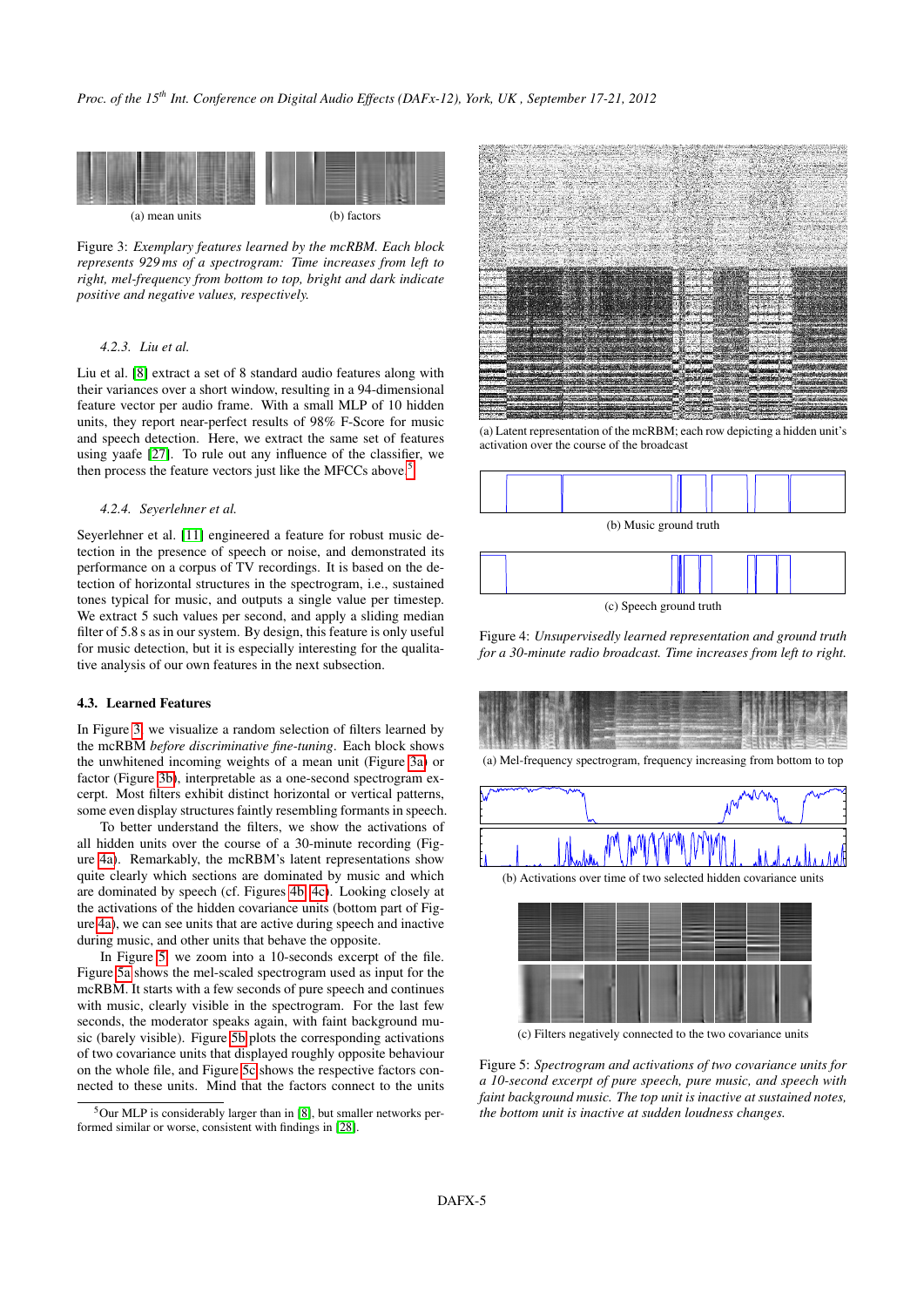<span id="page-5-2"></span>

<span id="page-5-3"></span>(b) Activations over time of a selected hidden covariance unit

Figure 6: *Comparison of an engineered music detector and a hidden unit's activation for the recording of Figure [4.](#page-4-11) The two curves act approximately inversely to each other.*

with *negative* weights, so a filter causes its covariance unit to become *inactive* if it detects anything.<sup>[6](#page-5-1)</sup> Considering this, we can see that the first unit's filters detect sustained tones present in music (missing most background music, though), and the second unit's filters react on quick changes of loudness as occurring in speech.

As we learned in Section [2,](#page-0-0) similar characteristics have also been addressed by engineered features for music [\[9,](#page-7-8) [10,](#page-7-9) [11\]](#page-7-10) and speech detection [\[13\]](#page-7-12). Exemplarily, we plot the feature of Seyerlehner et al. [\[11\]](#page-7-10) in Figure [6a.](#page-5-2) By our reasoning, as it detects horizontal structure, it should respond contrary to the first covariance unit. Figure [6b](#page-5-3) shows that this is roughly the case, so the mcRBM seems to have re-invented their feature.

Note that these features were obtained with purely unsupervised learning – at this stage, the mcRBM has not seen any class labels, nor was it trained to find a binary segmentation. Merely the structure of the data drove it to develop two different sets of features for generating speech and music.

#### 4.4. Classification Results

To assess how useful the features are for the task of speech and music detection, we evaluate their classification performance on our two test sets. Specifically, we compute the frame-wise realvalued predictions of each system, smoothen them as detailed in Section [4.2](#page-3-3) and then apply a binary thresholding to obtain a label for each frame. Comparing the labels to ground truth provided by our annotators, we count the number of true positives  $tp$ , false positives  $fp$ , true negatives  $tn$  and false negatives  $fn$ . From these statistics, we compute four standard evaluation metrics: Accuracy  $(tp +fn)/(tp +fp + tn +fn)$ , precision  $tp/(tp +fp)$ , recall  $tp/(tp+fn)$  and F-score: 2 · precision · recall/(precision+recall).

For each method, we list results using a neutral threshold of 0.5, and a higher threshold of 0.7 which trades recall for higher precision. Predictions of Seyerlehner et al. are not limited between zero and one, so here we report results for the best thresholds (in terms of accuracy and F-score) on the validation set (0.85) and test sets  $(0.7)$  $(0.7)$  $(0.7)$  instead.

Table [1](#page-6-0) shows results for speech detection. Focusing on the Swiss test set, we can see that a linear classifier on features learned by an mcRBM (*P on mcRBM*) already performs quite well, but is inferior to what a discriminatively trained MLP learns from the same low-level spectrogram representation (*MLP on mel*). However, nonlinear classifiers on mcRBM features outperform both MFCCs and the feature set of Liu et al., and fine-tuning the mcRBM (*DBN incl. mcRBM*) brings an additional boost in performance. Interestingly, pre-training RBMs is not better than random initialization (*DBN on mcRBM* vs. *MLP on mcRBM*). On the Austrian test set, all classifiers perform worse, indicating that either they are slightly overfitted to Swiss radio stations, or they suffer from the reduced recording quality. This is especially true for the fully finetuned network: On the Austrian broadcasts, it is even inferior to an untuned mcRBM (*DBN incl. mcRBM* vs. *MLP/DBN on mcRBM*).

For music detection, results look a little different (Table [2\)](#page-6-1). On the Swiss test set, the *DBN* and *MLP on mcRBM* are outperformed by hand-crafted features, but the fully fine-tuned network *DBN incl. mcRBM* performs best by a large margin (2.7% misclassifications compared to 3.4% for the second best model). Curiously, the simple *MLP on mel* beats more complex feature sets – possibly because it sees a longer context. Again, all classifiers perform worse on the Austrian test set, including Seyerlehner et al. which was never trained on Swiss broadcasts, suggesting that the Austrian set is generally more difficult to handle. The mcRBM-based methods now outperform all others, with the fully fine-tuned *DBN incl. mcRBM* still performing best – overfitting to Swiss stations seems to be less of a problem for music.

In Figure [7,](#page-6-2) we additionally plot the precision/recall curves for Liu et al., Seyerlehner et al. (if applicable), our *MLP on mcRBM* and *DBN incl. mcRBM* on the Austrian test set. The curves show that our conclusions from the table are valid for a range of reasonable thresholds.

## 5. DISCUSSION

<span id="page-5-0"></span>Similar to how another feature learning approach unsupervisedly found that images of digits come in 10 different shapes [\[29\]](#page-7-28), the mcRBM discovered that radio stations produce two different kinds of content that are to be modeled separately (the same lateralization of speech and music processing has also been observed in the human brain [\[30\]](#page-7-29)). Exploiting this, we were able to build a highly accurate speech and music detector outperforming handcrafted features on a large corpus of recorded radio broadcasts.

Fine-tuning the mcRBM on labeled data noticeably improved results on a test set of similar inputs, but worsened speech detection accuracy on broadcasts of lower quality recorded in a different country. It may be worthwhile to investigate ways to regularize fine-tuning of mcRBMs, to reduce overfitting.

Of course, our classifier is still not perfect – for example, it may miss background music if it is too faint. Different low-level representations, different preprocessing or a generative model directly targeted to audio data could improve results.

For real-world applications, it would be interesting to evaluate if smaller models yield similar results at lower computational costs. Although our classifier works at about 50 x real-time on a consumer graphics card, the architecture used in our experiments might be oversized for a binary classification problem.

<span id="page-5-1"></span><sup>&</sup>lt;sup>6</sup>Conversely, when reconstructing a data point from its latent representation, an inactive covariance unit causes its factors to *not* smoothen the data, leaving intact the structure the filters detect. See also [\[24,](#page-7-23) Sec. 5].

<span id="page-5-4"></span> $7$ Optimizing the threshold on the test sets is unfair, but shows that, on

our corpus, the feature of Seyerlehner et al. is inferior to multi-feature approaches even with this radical measure.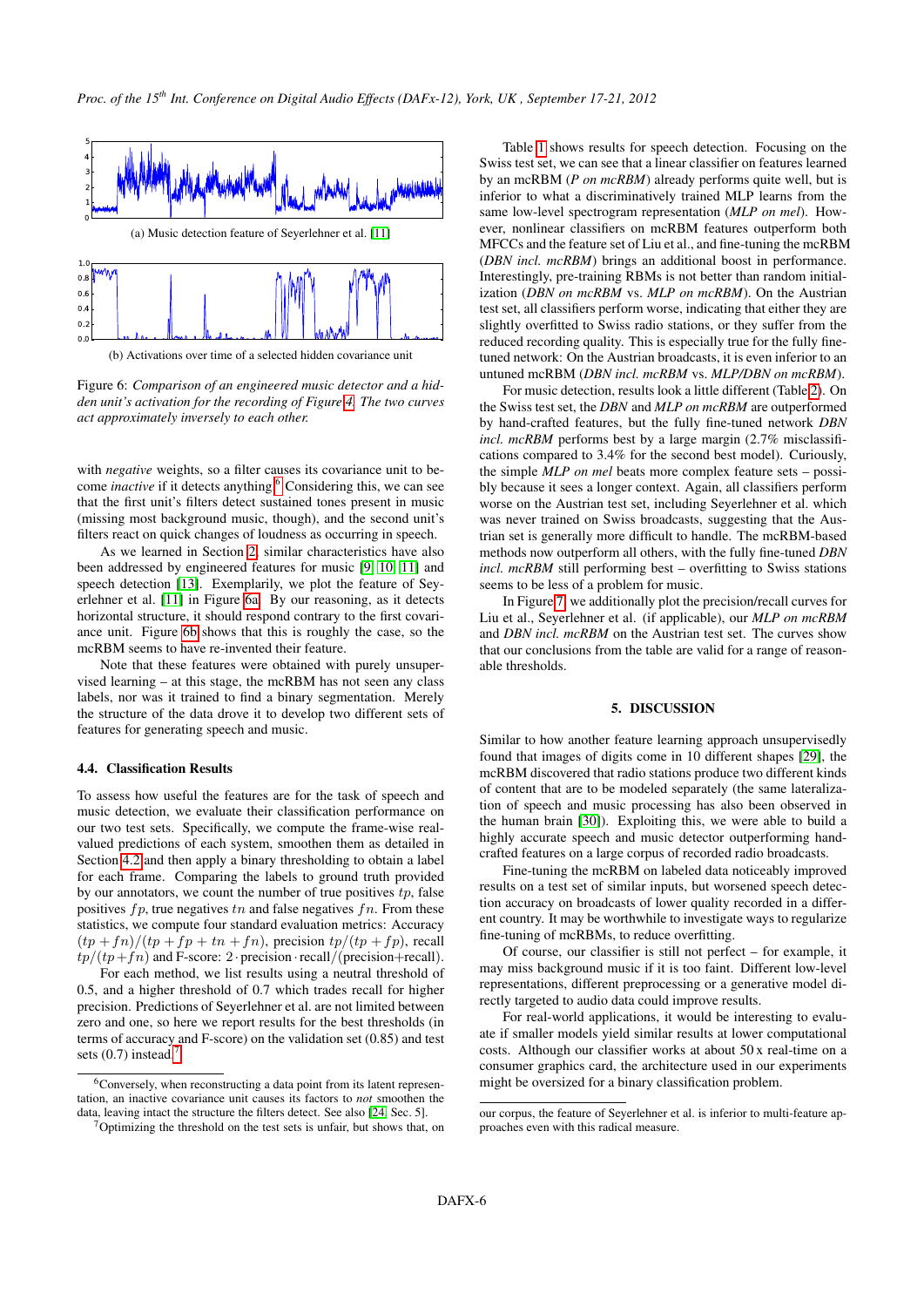|                 |           | Swiss test set |       |      |       | Austrian test set |       |      |       |
|-----------------|-----------|----------------|-------|------|-------|-------------------|-------|------|-------|
| Method          | threshold | acc.           | prec. | rec. | f-sc. | acc.              | prec. | rec. | f-sc. |
| P on mcRBM      | 0.5       | 96.3           | 89.0  | 95.8 | 92.3  | 95.8              | 93.8  | 93.7 | 93.8  |
|                 | 0.7       | 97.0           | 94.0  | 93.0 | 93.5  | 95.1              | 96.0  | 89.4 | 92.6  |
| MLP on mel      | 0.5       | 97.3           | 92.8  | 95.7 | 94.2  | 94.5              | 95.5  | 88.0 | 91.6  |
|                 | 0.7       | 97.6           | 95.0  | 94.4 | 94.7  | 93.8              | 96.3  | 85.1 | 90.4  |
| <b>MFCCs</b>    | 0.5       | 97.3           | 94.2  | 94.1 | 94.1  | 94.6              | 95.3  | 88.5 | 91.8  |
|                 | 0.7       | 97.6           | 97.6  | 91.6 | 94.5  | 93.4              | 96.9  | 83.2 | 89.5  |
| Liu et al.      | 0.5       | 97.4           | 93.5  | 95.4 | 94.4  | 95.2              | 94.7  | 90.9 | 92.7  |
|                 | 0.7       | 97.5           | 95.5  | 93.7 | 94.6  | 94.6              | 95.9  | 87.8 | 91.7  |
| DBN on mcRBM    | 0.5       | 97.4           | 92.5  | 96.7 | 94.6  | 96.6              | 95.4  | 94.4 | 94.9  |
|                 | 0.7       | 97.8           | 95.4  | 95.1 | 95.3  | 96.0              | 96.7  | 91.3 | 93.9  |
| MLP on mcRBM    | 0.5       | 97.9           | 93.9  | 97.1 | 95.4  | 97.0              | 95.9  | 95.1 | 95.5  |
|                 | 0.7       | 98.1           | 95.9  | 95.7 | 95.8  | 96.6              | 96.8  | 93.1 | 94.9  |
| DBN incl. mcRBM | 0.5       | 98.3           | 96.0  | 96.8 | 96.4  | 95.9              | 96.7  | 91.2 | 93.9  |
|                 | 0.7       | 98.4           | 96.4  | 96.5 | 96.4  | 95.8              | 97.0  | 90.3 | 93.6  |

<span id="page-6-0"></span>Table 1: *Speech detection performance of all methods on both test sets. For each method, we report the accuracy, precision, recall and F-score in percent at binarization thresholds of 0.5 and 0.7. The best accuracy and F-score per column are marked in bold.*

<span id="page-6-1"></span>Table 2: *Music detection performance of all method on both test sets.*

|                    |           | Swiss test set |       |      |       | Austrian test set |       |      |       |
|--------------------|-----------|----------------|-------|------|-------|-------------------|-------|------|-------|
| Method             | threshold | acc.           | prec. | rec. | f-sc. | acc.              | prec. | rec. | f-sc. |
| P on mcRBM         | 0.5       | 94.4           | 98.2  | 95.2 | 96.7  | 94.1              | 98.6  | 94.2 | 96.4  |
|                    | 0.7       | 94.1           | 99.1  | 93.9 | 96.4  | 91.6              | 99.2  | 90.5 | 94.7  |
| <b>MFCCs</b>       | 0.5       | 95.6           | 98.5  | 96.2 | 97.4  | 92.1              | 96.8  | 93.4 | 95.1  |
|                    | 0.7       | 94.4           | 99.0  | 94.3 | 96.6  | 92.0              | 98.0  | 92.1 | 95.0  |
| DBN on mcRBM       | 0.5       | 95.7           | 98.6  | 96.2 | 97.4  | 94.7              | 97.6  | 95.8 | 96.7  |
|                    | 0.7       | 94.8           | 99.0  | 94.8 | 96.8  | 93.9              | 98.5  | 93.9 | 96.2  |
| MLP on mcRBM       | 0.5       | 95.9           | 98.7  | 96.4 | 97.5  | 94.7              | 97.8  | 95.7 | 96.7  |
|                    | 0.7       | 95.1           | 99.1  | 95.1 | 97.0  | 93.9              | 98.6  | 93.9 | 96.2  |
| Seyerlehner et al. | 0.7       | 96.1           | 97.9  | 97.4 | 97.7  | 92.4              | 94.9  | 95.9 | 95.4  |
|                    | 0.85      | 93.8           | 99.0  | 93.6 | 96.2  | 89.0              | 99.2  | 87.2 | 92.9  |
| Liu et al.         | 0.5       | 96.1           | 98.1  | 97.3 | 97.7  | 93.5              | 96.8  | 95.2 | 96.0  |
|                    | 0.7       | 95.6           | 98.7  | 96.1 | 97.4  | 93.1              | 97.9  | 93.6 | 95.7  |
| MLP on mel         | 0.5       | 96.6           | 98.7  | 97.3 | 98.0  | 94.2              | 95.9  | 97.0 | 96.5  |
|                    | 0.7       | 96.0           | 98.9  | 96.3 | 97.6  | 93.9              | 96.9  | 95.7 | 96.3  |
| DBN incl. mcRBM    | 0.5       | 97.3           | 98.7  | 98.1 | 98.4  | 95.6              | 97.0  | 97.7 | 97.3  |
|                    | 0.7       | 97.3           | 98.8  | 98.0 | 98.4  | 95.6              | 97.3  | 97.4 | 97.3  |



<span id="page-6-2"></span>Figure 7: *Precision/recall curves on the Austrian test set*